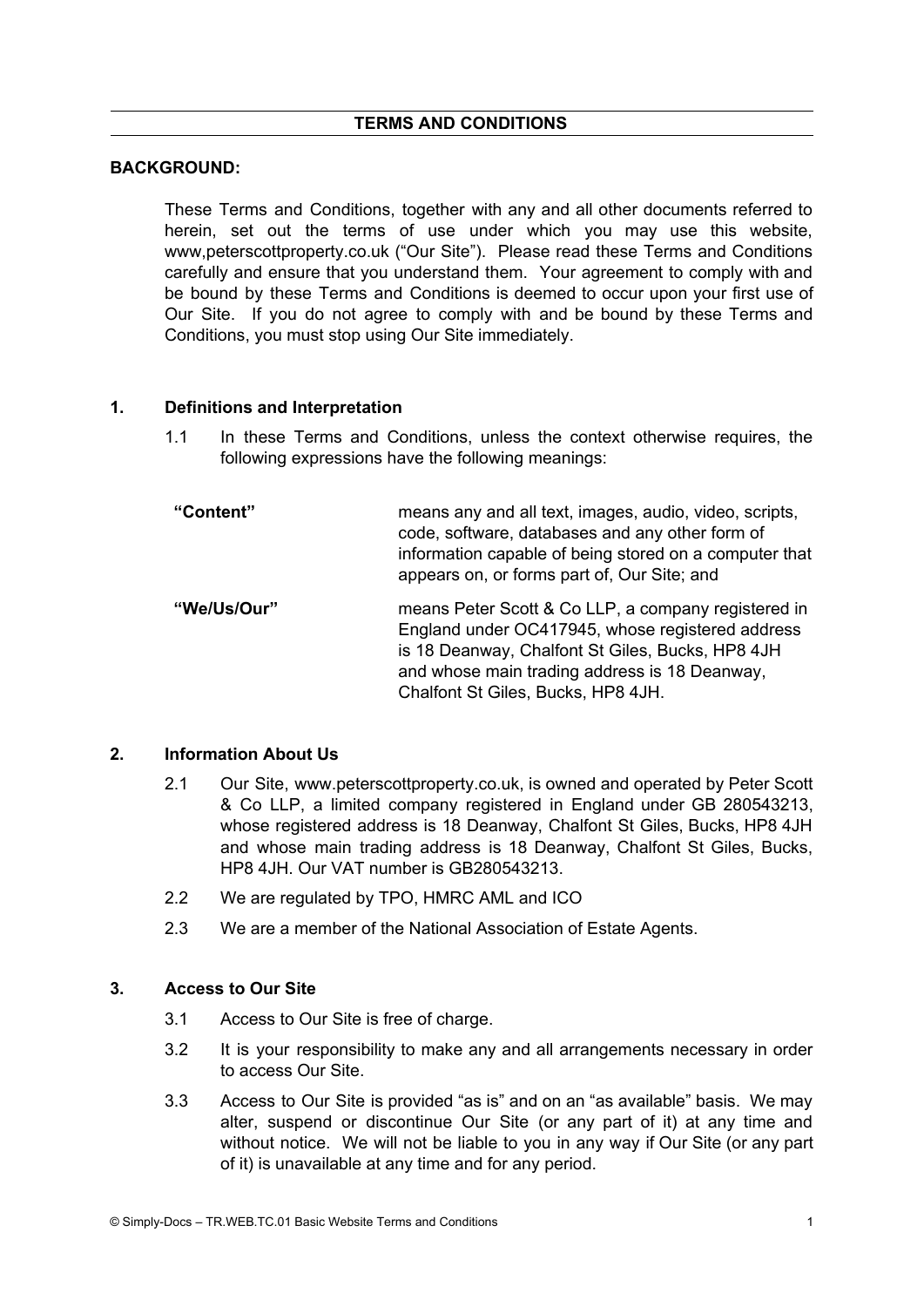## **4. Intellectual Property Rights**

- 4.1 All Content included on Our Site and the copyright and other intellectual property rights subsisting in that Content, unless specifically labelled otherwise, belongs to or has been licensed by Us. All Content is protected by applicable United Kingdom and international intellectual property laws and treaties.
- 4.2 Subject to sub-Clauses 4.3 and 4.6 you may not reproduce, copy, distribute, sell, rent, sub-licence, store, or in any other manner re-use Content from Our Site unless given express written permission to do so by Us.
- 4.3 You may:
	- 4.3.1 Access, view and use Our Site in a web browser (including any web browsing capability built into other types of software or app);
	- 4.3.2 Download Our Site (or any part of it) for caching;
	- 4.3.3 Print one copy of any pages from Our Site;
	- 4.3.4 Download extracts from pages on Our Site; and
	- 4.3.5 Save pages from Our Site for later and/or offline viewing.
- 4.4 Our status as the owner and author of the Content on Our Site (or that of identified licensors, as appropriate) must always be acknowledged.
- 4.5 You may not use any Content saved or downloaded from Our Site for commercial purposes without first obtaining a licence from Us (or our licensors, as appropriate) to do so. This does not prohibit the normal access, viewing and use of Our Site for general information purposes whether by business users or consumers.
- 4.6 Nothing in these Terms and Conditions limits or excludes the provisions of Chapter III of the Copyrights, Designs and Patents Act 1988 'Acts Permitted in Relation to Copyright Works', covering in particular the making of temporary copies; research and private study; the making of copies for text and data analysis for non-commercial research; criticism, review, quotation and news reporting; caricature, parody or pastiche; and the incidental inclusion of copyright material.

# **5. Links to Our Site**

- 5.1 You may link to Our Site provided that:
	- 5.1.1 You do so in a fair and legal manner;
	- 5.1.2 You do not do so in a manner that suggests any form of association, endorsement or approval on Our part where none exists;
	- 5.1.3 You do not use any logos or trade marks displayed on Our Site without Our express written permission; and
	- 5.1.4 You do not do so in a way that is calculated to damage Our reputation or to take unfair advantage of it.
- 5.2 You may link to any page of Our Site.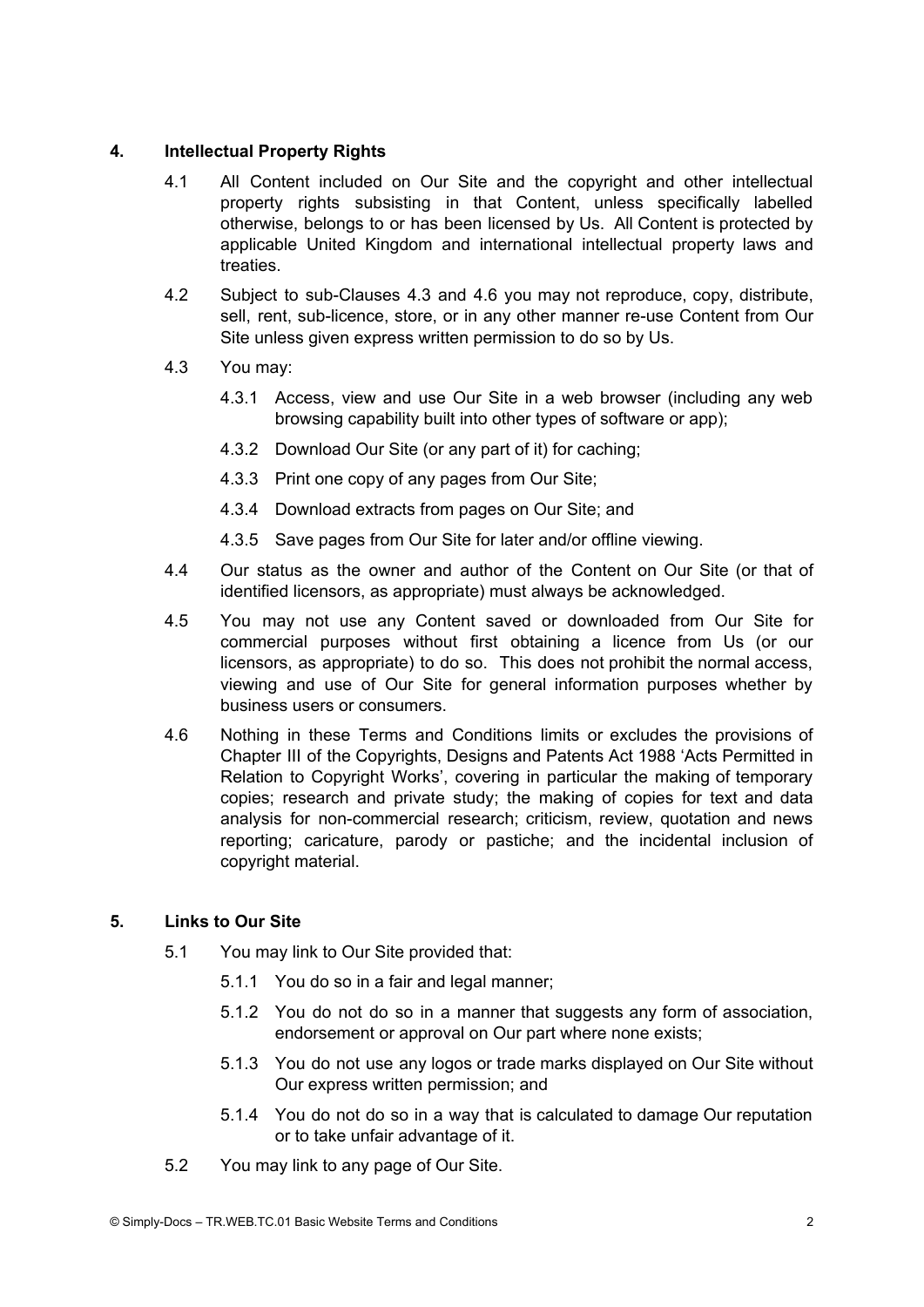- 5.3 Framing or embedding of Our Site on other websites is not permitted without our express written permission. Please contact Us at info@peterscottproperty.co.uk for further information.
- 5.4 You may not link to Our Site from any other site the main content of which contains material that:
	- 5.4.1 is sexually explicit**;**
	- 5.4.2 is obscene, deliberately offensive, hateful or otherwise inflammatory;
	- 5.4.3 promotes violence;
	- 5.4.4 promotes or assists in any form of unlawful activity;
	- 5.4.5 discriminates against, or is in any way defamatory of, any person, group or class of persons, race, sex, religion, nationality, disability, sexual orientation, or age;
	- 5.4.6 is intended or is otherwise likely to threaten, harass, annoy, alarm, inconvenience, upset, or embarrass another person;
	- 5.4.7 is calculated or is otherwise likely to deceive another person;
	- 5.4.8 is intended or otherwise likely to infringe (or threaten to infringe) another person's right to privacy;
	- 5.4.9 misleadingly impersonates any person or otherwise misrepresents the identity or affiliation of a particular person in a way that is calculated to deceive (obvious parodies are not included in this definition provided that they do not fall within any of the other provisions of this sub-Clause 5.4);
	- 5.4.10 implies any form of affiliation with Us where none exists;
	- 5.4.11 infringes, or assists in the infringement of, the intellectual property rights (including, but not limited to, copyright, trade marks and database rights) of any other party; or
	- 5.4.12 is made in breach of any legal duty owed to a third party including, but not limited to, contractual duties and duties of confidence.
- The content restrictions in sub-Clause 5.4 do not apply to content submitted to sites by other users provided that the primary purpose of the site accords with the provisions of sub-Clause 5.4. You are not, for example, prohibited from posting links on general-purpose social networking sites merely because another user may post such content. You are, however, prohibited from posting links on websites which focus on or encourage the submission of such content from users.

## **6. Links to Other Sites**

Links to other sites may be included on Our Site. Unless expressly stated, these sites are not under Our control. We neither assume nor accept responsibility or liability for the content of third party sites. The inclusion of a link to another site on Our Site is for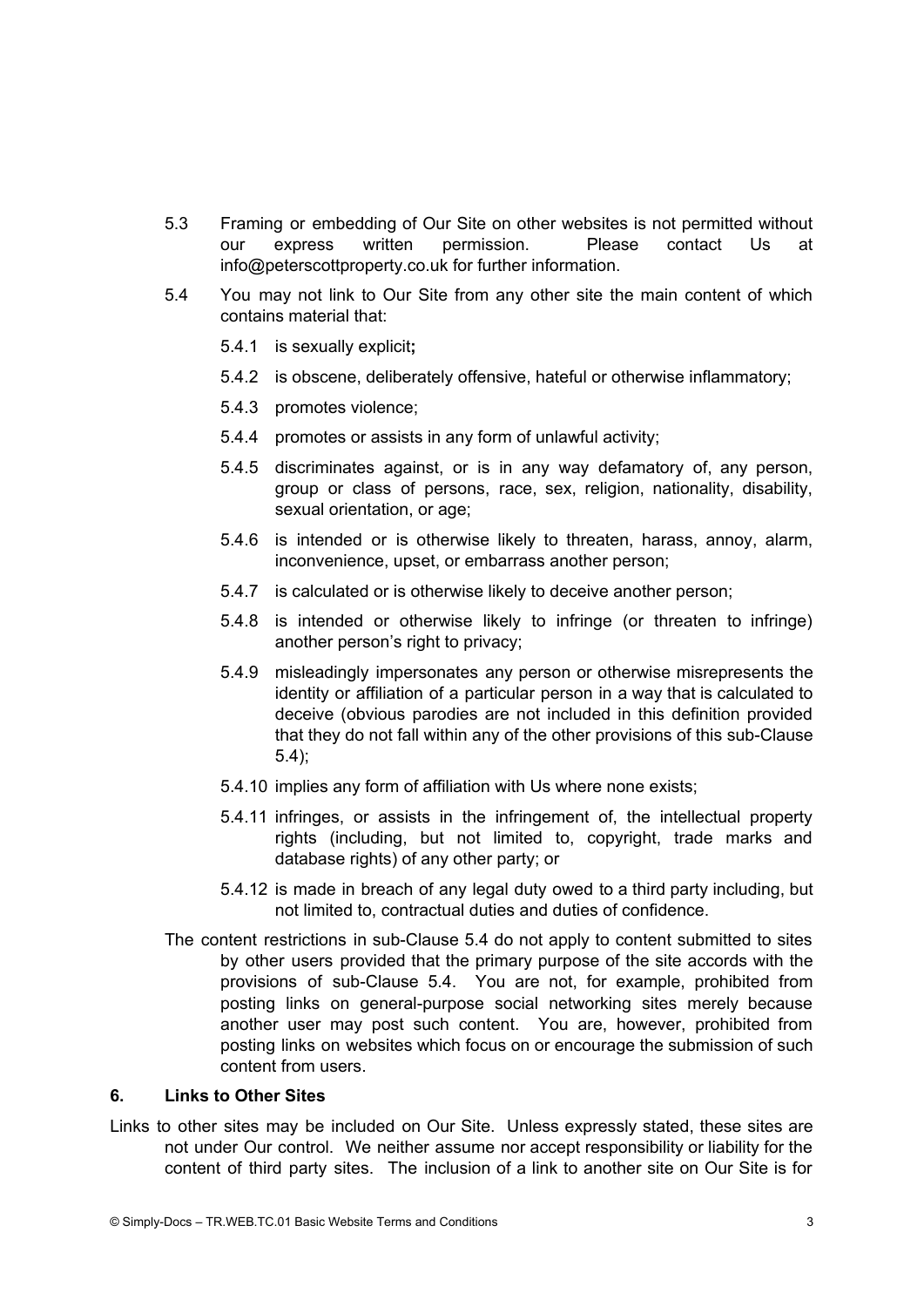information only and does not imply any endorsement of the sites themselves or of those in control of them.

### **7. Disclaimers**

- 7.1 Nothing on Our Site constitutes advice on which you should rely. It is provided for general information purposes only
- 7.2 Insofar as is permitted by law, we make no representation, warranty, or guarantee that Our Site will meet your requirements, that it will not infringe the rights of third parties, that it will be compatible with all software and hardware, or that it will be secure.
- 7.3 We make reasonable efforts to ensure that the Content on Our Site is complete, accurate, and up-to-date. We do not, however, make any representations, warranties or guarantees (whether express or implied) that the Content is complete, accurate, or up-to-date.

#### **8. Our Liability**

- 8.1 To the fullest extent permissible by law, We accept no liability to any user for any loss or damage, whether foreseeable or otherwise, in contract, tort (including negligence), for breach of statutory duty, or otherwise, arising out of or in connection with the use of (or inability to use) Our Site or the use of or reliance upon any Content included on Our Site.
- 8.2 To the fullest extent permissible by law, we exclude all representations, warranties, and guarantees (whether express or implied) that may apply to Our Site or any Content included on Our Site.
- 8.3 Our Site is intended for non-commercial use only. If you are a business user, We accept no liability for loss of profits, sales, business or revenue; loss of business opportunity, goodwill or reputation; loss of anticipated savings; business interruption; or for any indirect or consequential loss or damage.
- 8.4 We exercise all reasonable skill and care to ensure that Our Site is free from viruses and other malware. We accept no liability for any loss or damage resulting from a virus or other malware, a distributed denial of service attack, or other harmful material or event that may adversely affect your hardware, software, data or other material that occurs as a result of your use of Our Site (including the downloading of any Content from it) or any other site referred to on Our Site.
- 8.5 We neither assume nor accept responsibility or liability arising out of any disruption or non-availability of Our Site resulting from external causes including, but not limited to, ISP equipment failure, host equipment failure, communications network failure, natural events, acts of war, or legal restrictions and censorship.
- 8.6 Nothing in these Terms and Conditions excludes or restricts Our liability for fraud or fraudulent misrepresentation, for death or personal injury resulting from negligence, or for any other forms of liability which cannot be excluded or restricted by law. For full details of consumers' legal rights, including those relating to digital content, please contact your local Citizens' Advice Bureau or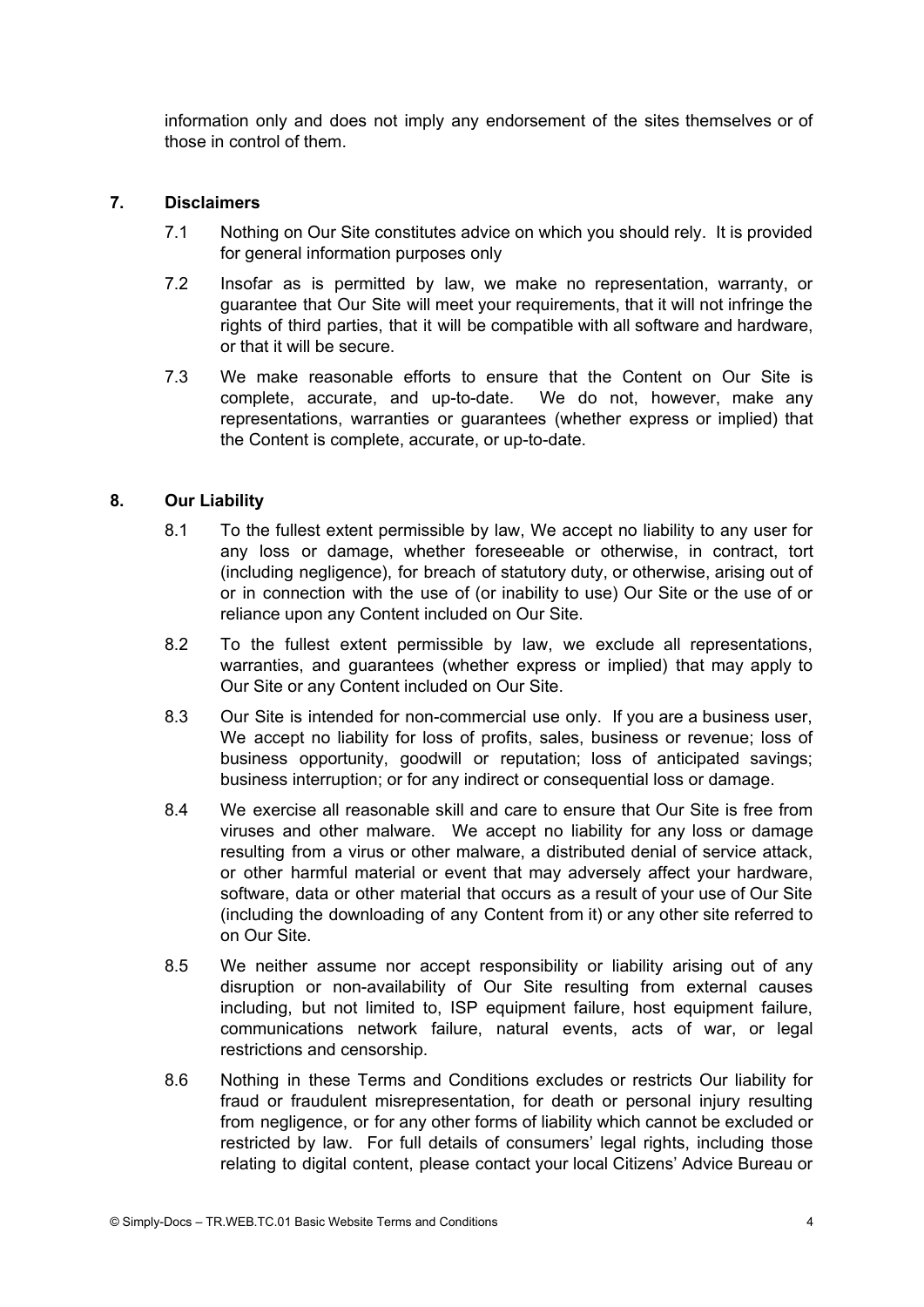Trading Standards Office.

### **9. Viruses, Malware and Security**

- 9.1 We exercise all reasonable skill and care to ensure that Our Site is secure and free from viruses and other malware.
- 9.2 You are responsible for protecting your hardware, software, data and other material from viruses, malware, and other internet security risks.
- 9.3 You must not deliberately introduce viruses or other malware, or any other material which is malicious or technologically harmful either to or via Our Site.
- 9.4 You must not attempt to gain unauthorised access to any part of Our Site, the server on which Our Site is stored, or any other server, computer, or database connected to Our Site.
- 9.5 You must not attack Our Site by means of a denial of service attack, a distributed denial of service attack, or by any other means.
- 9.6 By breaching the provisions of sub-Clauses 9.3 to 9.5 you may be committing a criminal offence under the Computer Misuse Act 1990. Any and all such breaches will be reported to the relevant law enforcement authorities and We will cooperate fully with those authorities by disclosing your identity to them. Your right to use Our Site will cease immediately in the event of such a breach.

### **10. Acceptable Usage Policy**

- 10.1 You may only use Our Site in a manner that is lawful. Specifically:
	- 10.1.1 you must ensure that you comply fully with any and all local, national or international laws and/or regulations;
	- 10.1.2 you must not use Our Site in any way, or for any purpose, that is unlawful or fraudulent;
	- 10.1.3 you must not use Our Site to knowingly send, upload, or in any other way transmit data that contains any form of virus or other malware, or any other code designed to adversely affect computer hardware, software, or data of any kind; and
	- 10.1.4 you must not use Our Site in any way, or for any purpose, that is intended to harm any person or persons in any way.
- 10.2 We reserve the right to suspend or terminate your access to Our Site if you materially breach the provisions of this Clause 10 or any of the other provisions of these Terms and Conditions. Specifically, We may take one or more of the following actions:
	- 10.2.1 suspend, whether temporarily or permanently, your right to access Our Site;
	- 10.2.2 issue you with a written warning;
	- 10.2.3 take legal proceedings against you for reimbursement of any and all relevant costs on an indemnity basis resulting from your breach;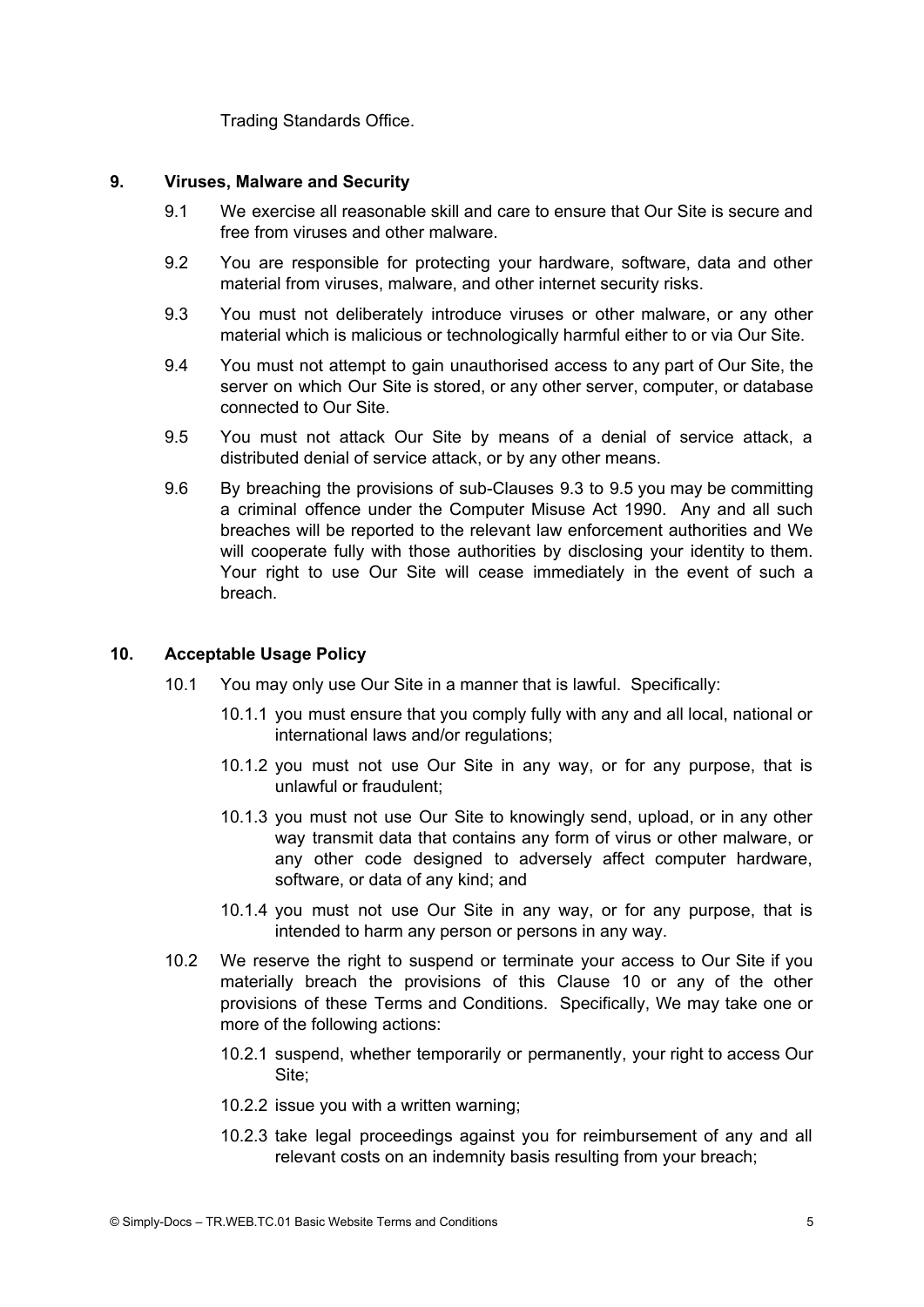- 10.2.4 take further legal action against you as appropriate;
- 10.2.5 disclose such information to law enforcement authorities as required or as We deem reasonably necessary; and/or
- 10.2.6 any other actions which We deem reasonably appropriate (and lawful).
- 10.3 We hereby exclude any and all liability arising out of any actions (including, but not limited to those set out above) that We may take in response to breaches of these Terms and Conditions.

### **11. Privacy and Cookies**

Use of Our Site is also governed by Our Cookie and Privacy [Policies](https://www.peterscottproperty.co.uk/Privacy-Policy.pdf). These policies are incorporated into these Terms and Conditions by this reference.

## **12. Changes to these Terms and Conditions**

- 12.1 We may alter these Terms and Conditions at any time. If We do so, details of the changes will be highlighted at the top of this page. Any such changes will become binding on you upon your first use of Our Site after the changes have been implemented. You are therefore advised to check this page from time to time.
- 12.2 In the event of any conflict between the current version of these Terms and Conditions and any previous version(s), the provisions current and in effect shall prevail unless it is expressly stated otherwise.

## **13. Contacting Us**

To contact us, please email us at info@peterscottproperty.co.uk or telephone us on 01753 201 232.

#### **14. Communications from Us**

- 14.1 If We have your contact details, We may from time to time send you important notices by email. Such notices may relate to matters including, but not limited to, service changes and changes to these Terms and Conditions.
- 14.2 We will never send you marketing emails of any kind without your express consent. If you do give such consent, you may opt out at any time. Any and all marketing emails sent by Us include an unsubscribe link. If you opt out of receiving emails from Us at any time, it may take up to 7 business days for Us to comply with your request. During that time, you may continue to receive emails from Us.
- 14.3 For questions or complaints about communications from Us (including, but not limited to marketing emails), please contact Us at info@peterscottproperty.co.uk

## **15. Data Protection**

15.1 All personal information that We may use will be collected, processed, and held in accordance with the provisions of EU Regulation 2016/679 General